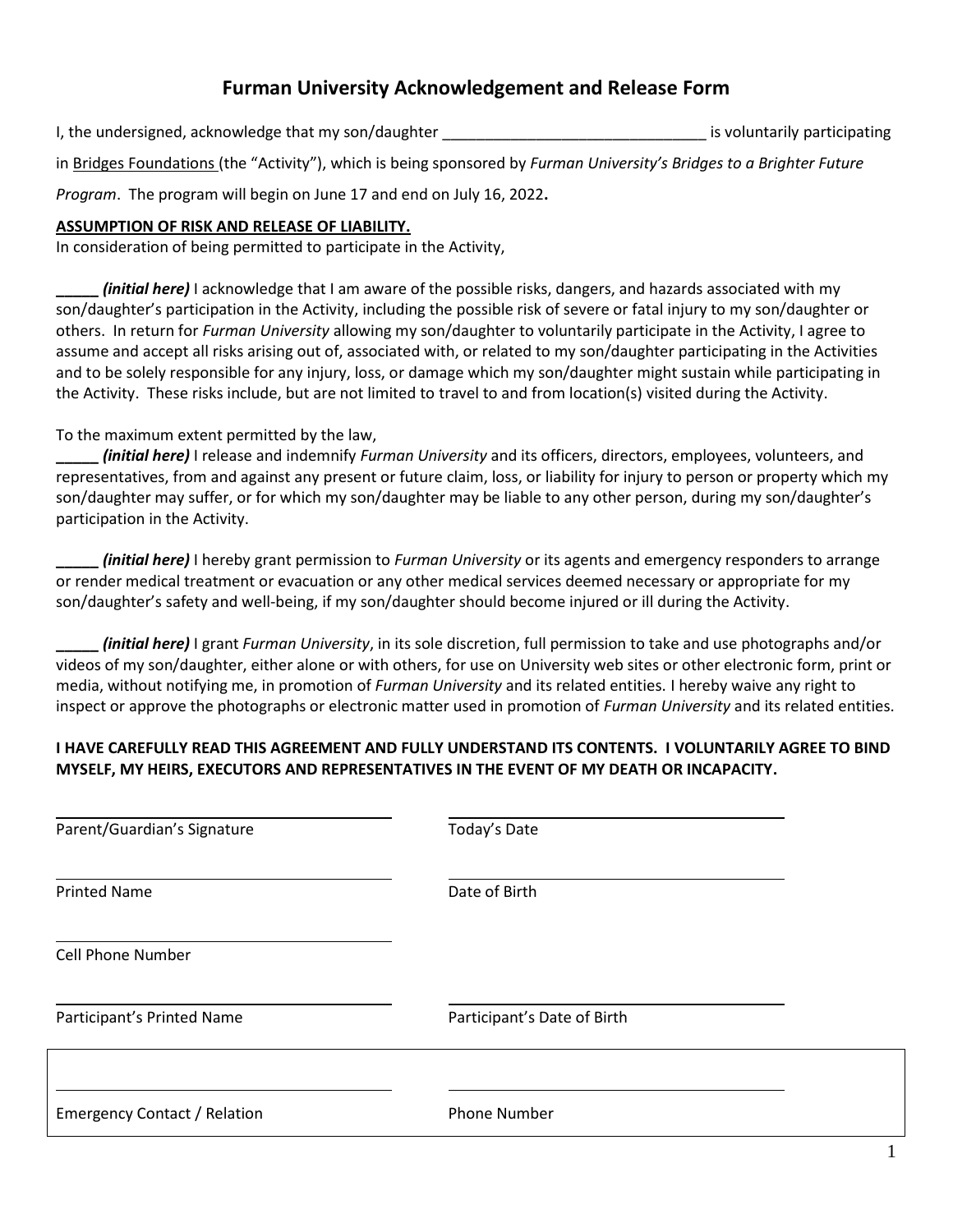# **INFORMED CONSENT FOR PARTICIPATION IN AN EXERCISE PROGRAM**

| <b>First Name</b> | Last                     | Birthdate    |       |
|-------------------|--------------------------|--------------|-------|
| Address           | City                     | <b>State</b> | Zin   |
| Phone             | <b>Emergency Contact</b> |              | Phone |

#### **PLEASE READ AND SIGN BELOW**

#### **1. EXPLANATION OF THE PROGRAM RISKS**

I, the undersigned, being of sound mind, understand that Furman University offers guest access for the purpose of exercise at the Herman W. Lay Physical Activities Center. I consent to voluntarily engage in an acceptable plan of personal fitness training. If I am taking prescribed medications, I have already so informed the staff and further agree to so inform them promptly of any changes my doctor or I make with regard to the use of these during exercise. In a maximal bout of fitness, approximately 2.5 in 10,000 chances of adverse symptoms exist with the odds of a more serious event such as a heart attack approximately 1 in 10,000.

I have been informed that during my participation in any exercise program, I should cease activity if symptoms such as fatigue, shortness of breath, chest discomfort, or similar occurrences appear. I also understand that it is my obligation to inform the personnel on duty in the Physical Activities Center of my symptoms. I hereby state that I have been so advised and agree to inform the personnel of my symptoms, if any, develop.

I understand that the Fitness Center staff may stop my exercise program if there is any indication that termination of my exercise should be done for my safety and benefit. I also will adhere to the policies and guidelines of the PAC and have read the FFC policies and guidelines on the reverse side of this page.

#### **2. BENEFITS TO BE EXPECTED**

Participation in the exercise program may or may not benefit me directly in any way. Regular adherence to a program should increase your overall physical fitness and well being; however, other factors such as eating habits, stress and activity outside of this program may also influence the possible benefits.

### **3. INQUIRIES**

Any questions about my exercise program are welcome. If I have doubts or questions, I can ask Fitness Center staff or the Fitness Center Director for further explanations.

### **4. FREEDOM OF CONSENT**

Guest access in the Herman W. Lay Physical Activities Center is voluntary. I am free to deny consent if I so desire, both now and at any point during the course of my visit.

I have read this form and consent to participate in this program voluntarily. In addition, I agree to inform the Fitness Center Staff or the Director of any future medical conditions or medications which may affect participation in physical activity. I also agree to adhere to policies and guidelines of the Herman W. Lay Physical Activities Center. Furthermore, I understand that I may not hold Furman University or any of its employees or students liable for any injury or accident which may occur during or as a result of the visit in the Herman W. Lay Physical Activities Center. Lastly, I give the staff of the Herman W. Lay Physical Activities Center permission to administer basic first aid in the event of the emergency.

Printed Name Signature *(Signature of parent of under 18 years of age)* Date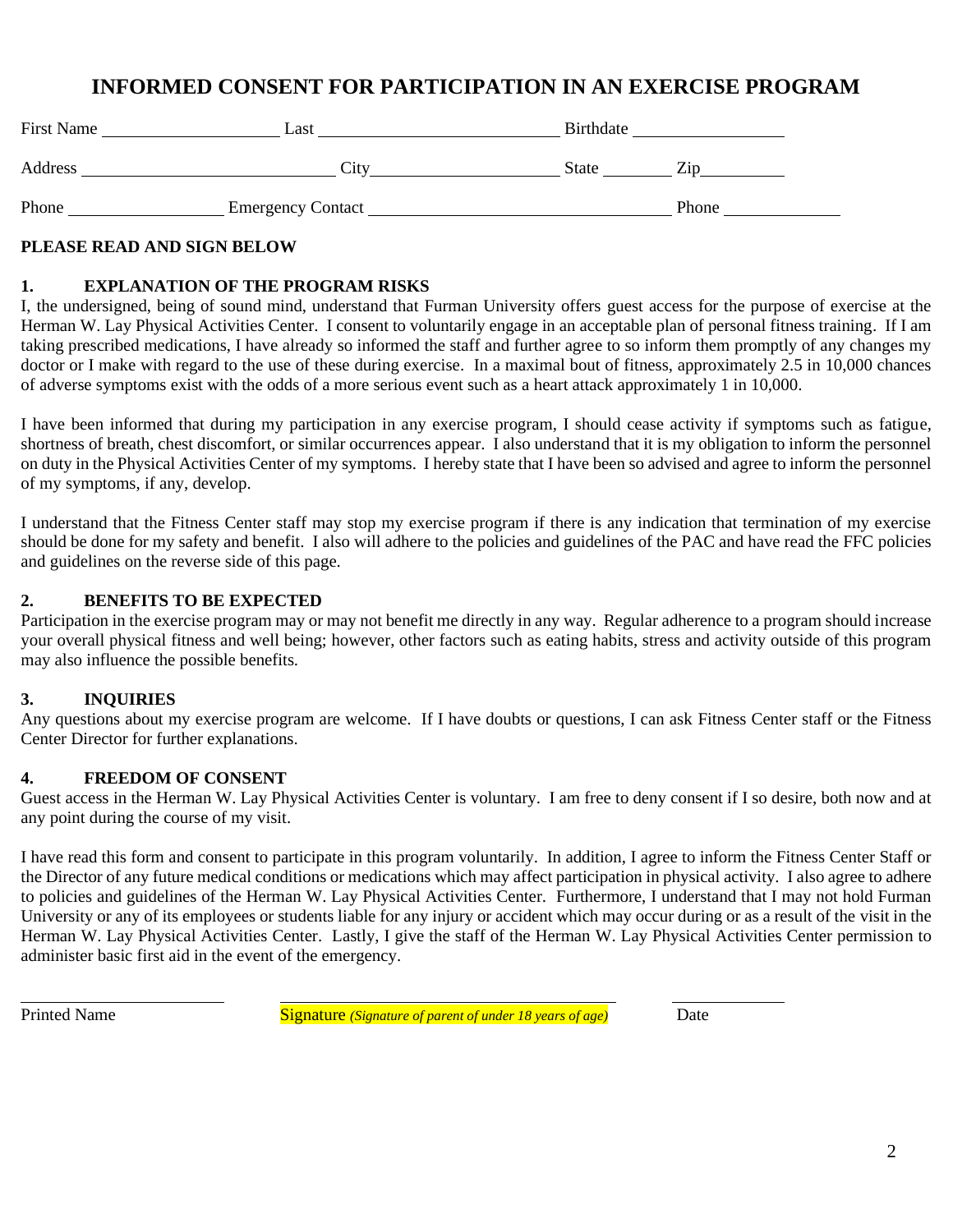# **PAC Hours, Guidelines and Policies**

# **Policies**

- 1. An Informed Consent waiver must be completed before use of the facilities.
- 2. Fitness center is only open to students aged 13 and above.
- 3. A Bridges counselor must be in the area where the student is working out.
- 4. ID authorization is required to enter the Furman Fitness Center (University policy 280.1). Guest will receive either a guest pass for day use or an access number for a period longer than one day.
- 5. Proper attire is required (shirt and athletic shoes) for all persons using the facility. Denim jeans, sandals, flipflops, and/or open-end shoes are not allowed. Shirts are required. To avoid rips and tears to the upholstery, belts should not be worn when sitting or laying on equipment.
- 6. Proper use of the equipment is paramount. Equipment is to be used in the way in which it is intended.
- 7. Day lockers and showers are available. Please bring your own lock and/or bath towel. Locker rooms are located on the back hallway of the PAC. Pool access is through the locker rooms.
- 8. The PAC is not responsible for lost or stolen items.
- 9. There must be a lifeguard on duty for patrons to use the pool. Pool hours are posted but subject to change due to inclement weather and lifeguard availability.
- $\triangleright$  Although exercise programs are self-directed, the staff reserves the right to modify any programs or procedures which may result in personal injury or damage to the equipment.
- $\triangleright$  Those who violate these policies will be asked to leave. Proper use of the Furman Fitness Center will help facilitate everyone's opportunity to have a safe and productive workout. Failure to comply with these guidelines and policies may result in loss of privileges to use the Furman Fitness Center.
- $\triangleright$  The Furman Fitness Center expects all patrons to behave in a manner consistent with courtesy and cooperativeness. Inappropriate behavior such as foul language, fighting, dangerous play, dangerous acts, misuse of equipment, failure to cooperate with others using the equipment, harassment in any form against others is unacceptable and may result in any conduct or action by the Furman Fitness Center, including but not limited to being required to leave the premises and/or the termination of membership.
- ➢ The Furman Fitness Center reserves the right to suspend facility use for breach of the rules or conduct which, in the opinion of the Furman Fitness Center staff, is damaging to the character or interests of Furman University or offensive to other patrons or staff.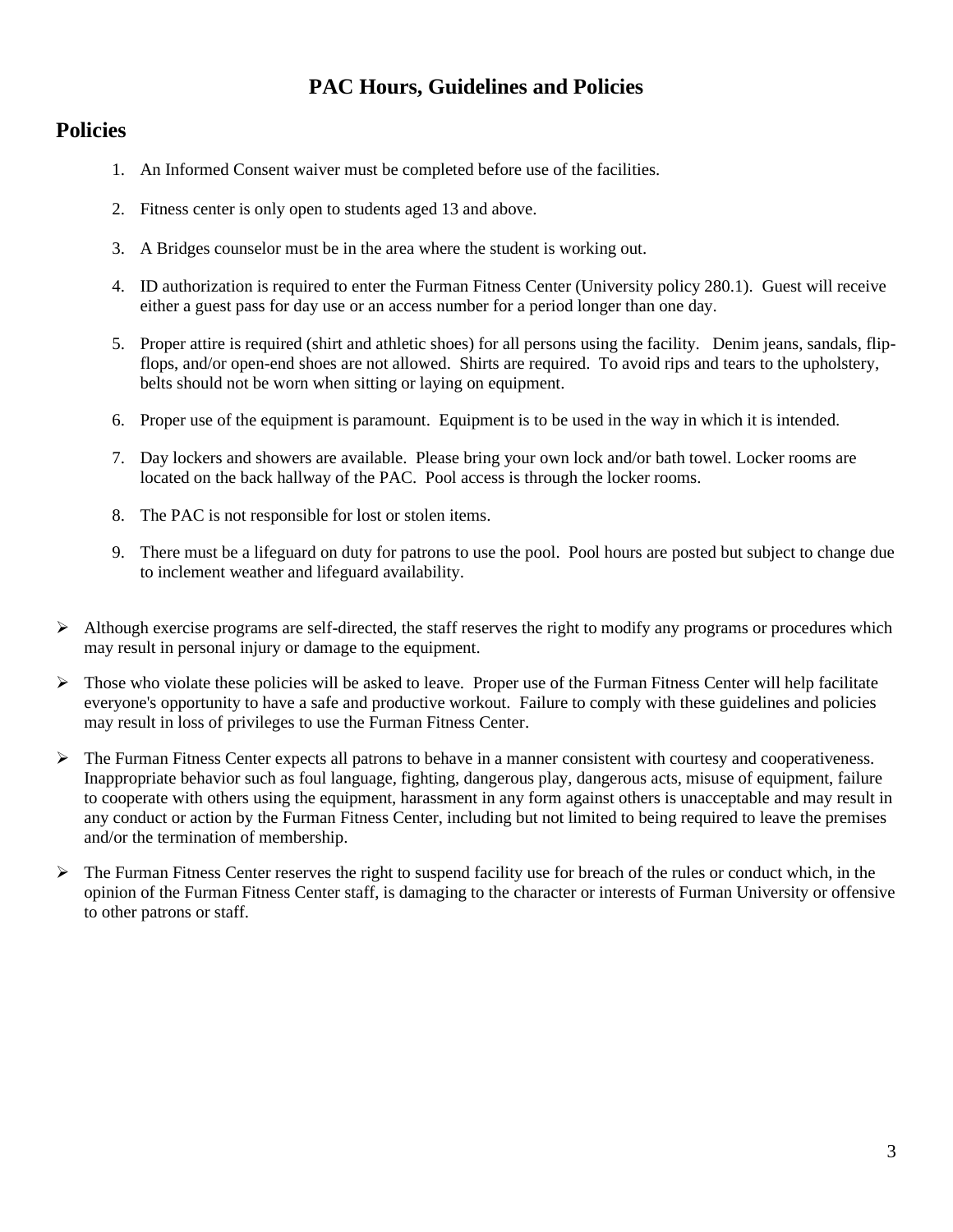

## **Bridges to a Brighter Future Understanding of Student Behavior Guidelines and Dress Code**

 $I, \underline{\hspace{1cm}}$   $\hspace{1cm}}$   $\hspace{1cm}}$  have thoroughly read and  $\hspace{1cm}$  (print parent/guardian name) (print parent/guardian name) understand the Bridges Student Behavior Guidelines and Dress Code that have been set forth in the Bridges Summer Handbook. I agree to follow the behavior and dress guidelines and understand the consequences of not following one or more of the guidelines.

I understand that I am required to make program staff aware of any behavior, action, or situation that is in violation of the behavior guidelines.

I understand that the program operates under "just cause" and the legal philosophy that "the hand of one is the hand of

all." I understand that a Bridges student's residence hall room could be searched and/or entered without notice if there

is "just cause."

Definitions:

Just Cause- A Bridges counselor, faculty, or staff have reason to believe that a behavior guideline, rule, illegal and/or inappropriate behavior has occurred or is occurring.

The Hand of One is the Hand of All- This means that even if you did not engage in breaking behavior guideline, rule, illegal and/or inappropriate behavior, but you were there when the incident occurred, then you could also be found guilty.

I understand that the Bridges staff, instructors, and counselors will implement consequences using their best judgment and appropriateness for the negative behavior.

Signature of Student Date

\_\_\_\_\_\_\_\_\_\_\_\_\_\_\_\_\_\_\_\_\_\_\_\_\_\_\_\_\_\_ \_\_\_\_\_\_\_\_\_\_\_\_\_\_\_\_ Signature of Parent/Guardian Date

\_\_\_\_\_\_\_\_\_\_\_\_\_\_\_\_\_\_\_\_\_\_\_\_\_\_\_\_\_\_ \_\_\_\_\_\_\_\_\_\_\_\_\_\_\_

4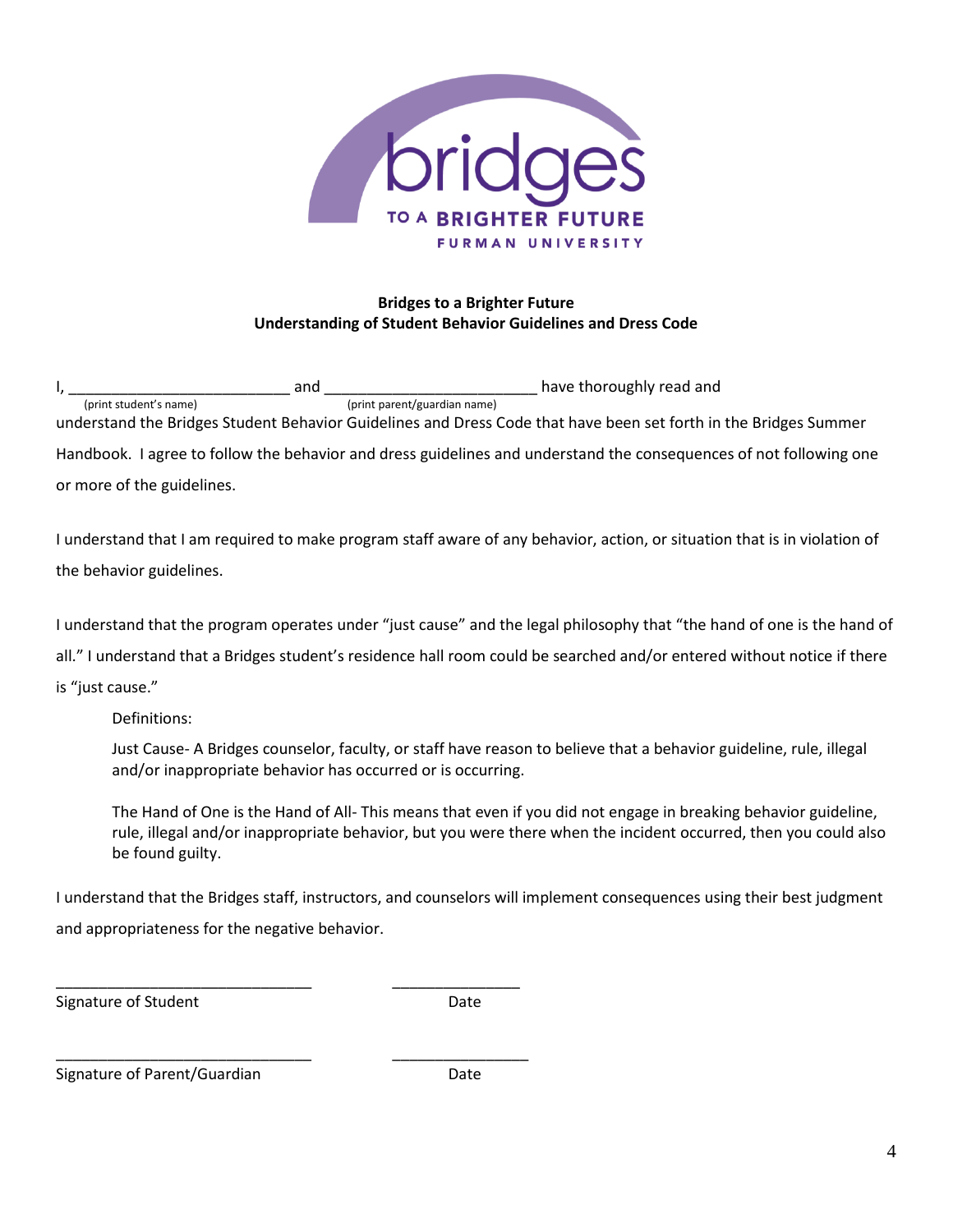

#### **Bridges to a Brighter Future**

### **Understanding of Program Progress Reports and Continuation in Bridges to a Brighter Future**

Students will bring home a two-week progress report at the midpoint of Bridges Foundations. At that time, the faculty and counselors will report on students' behavior in and out of the classroom. At the end of the four weeks, students will be mailed a final report regarding progress in and out of the classroom.

Students' behavior in and out of the classroom will determine if the student is invited to participate in Bridges the next academic year. Participation is not guaranteed. The behavior of students in their third year of Bridges will determine if they graduate from the program, attend Crossing the Bridge, are provided a letter of recommendation, or use Bridges on college applications.

**I, \_\_\_\_\_\_\_\_\_\_\_\_\_\_\_\_\_\_\_\_\_\_\_\_ and \_\_\_\_\_\_\_\_\_\_\_\_\_\_\_\_\_\_\_\_\_\_\_ have read the above and**  (student's name) (parent/guardian name) **understand that my behavior in Bridges to a Brighter Future, including, on the residence hall, in program activities and in the classroom will determine whether I am invited to participate in Bridges for the second/third year, graduate from Bridges, or benefit as a Bridges graduate.**

**Signature of Student Date**

**\_\_\_\_\_\_\_\_\_\_\_\_\_\_\_\_\_\_\_\_\_\_\_\_\_\_\_\_\_\_ \_\_\_\_\_\_\_\_\_\_\_\_\_\_\_**

**\_\_\_\_\_\_\_\_\_\_\_\_\_\_\_\_\_\_\_\_\_\_\_\_\_\_\_\_\_\_ \_\_\_\_\_\_\_\_\_\_\_\_\_\_\_\_**

**Signature of Parent/Guardian Date**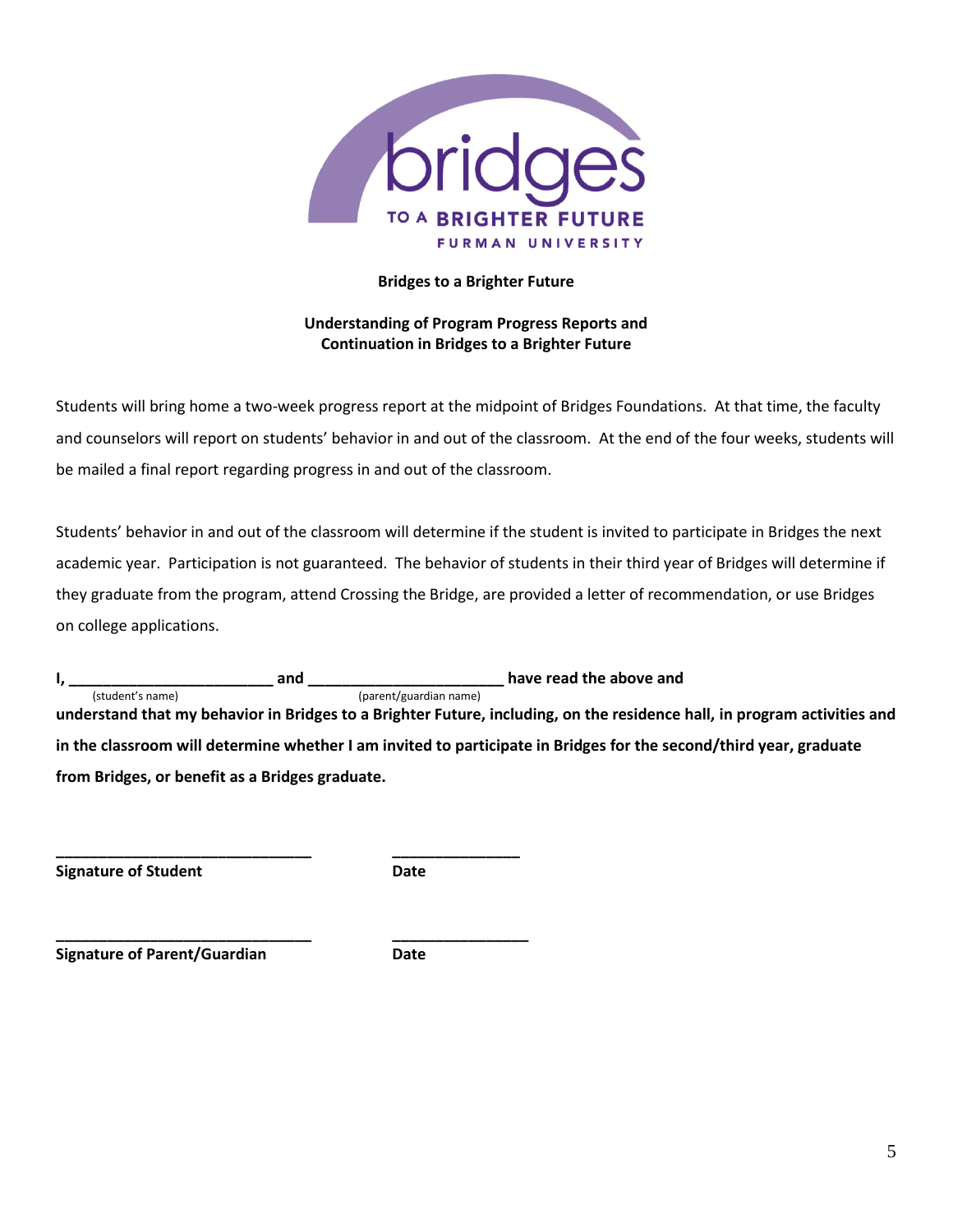# **PERMISSION AND MEDICAL INFORMATION**

*Bridges to a Brighter Future*

| Secondary Emergency Contact:<br>Name: Name: Name: Name: Name: Name: Name: Name: Name: Name: Name: Name: Name: Name: Name: Name: Name: Name: Name: Name: Name: Name: Name: Name: Name: Name: Name: Name: Name: Name: Name: Name: Name: Name: Name: Name: Name:                                                                                                                                                                                                                          |                                                                                        |  |
|----------------------------------------------------------------------------------------------------------------------------------------------------------------------------------------------------------------------------------------------------------------------------------------------------------------------------------------------------------------------------------------------------------------------------------------------------------------------------------------|----------------------------------------------------------------------------------------|--|
|                                                                                                                                                                                                                                                                                                                                                                                                                                                                                        | <b>MEDICAL HISTORY</b><br>(to be completed by adult participants or parents of minors) |  |
| Is there a known history of: (Circle no or yes)<br>B. Currently taking medication (N) (Y) If yes, name _____________________________<br>D. Fracture or other disability type of injury (N) (Y)<br>E. Food allergies (N) (Y) If yes, what:<br>F. Mental disorders, depression, anxiety or seizures (N) (Y)<br>G. Past illness of more than one week's duration (N) (Y)<br>H. Hearing loss (N) (Y) Visual problems (N) (Y) Glasses (N) (Y) Contact lens (N) (Y)                          |                                                                                        |  |
| I give permission for the administration of over-the-counter medication to my child by Bridges to a Brighter Future staff as needed.<br>Authorized medications below (please check all that apply).<br>1. Any over-the-counter medication allergies that you are aware of?<br>2. Is your child in possession of any over-the-counter or prescription medications? YES NO<br>a. Medications<br>b. Does your child need assistance with administering these medications? YES NO<br>Date: | PERMISSION TO ADMINISTER MEDICATION                                                    |  |
|                                                                                                                                                                                                                                                                                                                                                                                                                                                                                        | <b>PARENTAL PERMIT</b>                                                                 |  |
| The law requires that parental permission must be obtained for any medical or emergency care for those under 18 years of age. The<br>following consent form must be signed by the parent/guardian so that such care may be promptly carried out, and no unnecessary<br>delays will occur with emergency procedures. However, no surgical procedure will be performed, except in an emergency, without<br>parent/guardian being contacted and fully informed.                           |                                                                                        |  |
| I give Furman University staff and its consultants permission to perform diagnostic, therapeutic, and/or surgical procedures as may be<br>deemed necessary for my son/daughter.                                                                                                                                                                                                                                                                                                        |                                                                                        |  |
|                                                                                                                                                                                                                                                                                                                                                                                                                                                                                        |                                                                                        |  |
|                                                                                                                                                                                                                                                                                                                                                                                                                                                                                        | <b>INSURANCE INFORMATION</b>                                                           |  |
|                                                                                                                                                                                                                                                                                                                                                                                                                                                                                        |                                                                                        |  |
|                                                                                                                                                                                                                                                                                                                                                                                                                                                                                        |                                                                                        |  |
| Check here if you do not have medical insurance                                                                                                                                                                                                                                                                                                                                                                                                                                        |                                                                                        |  |